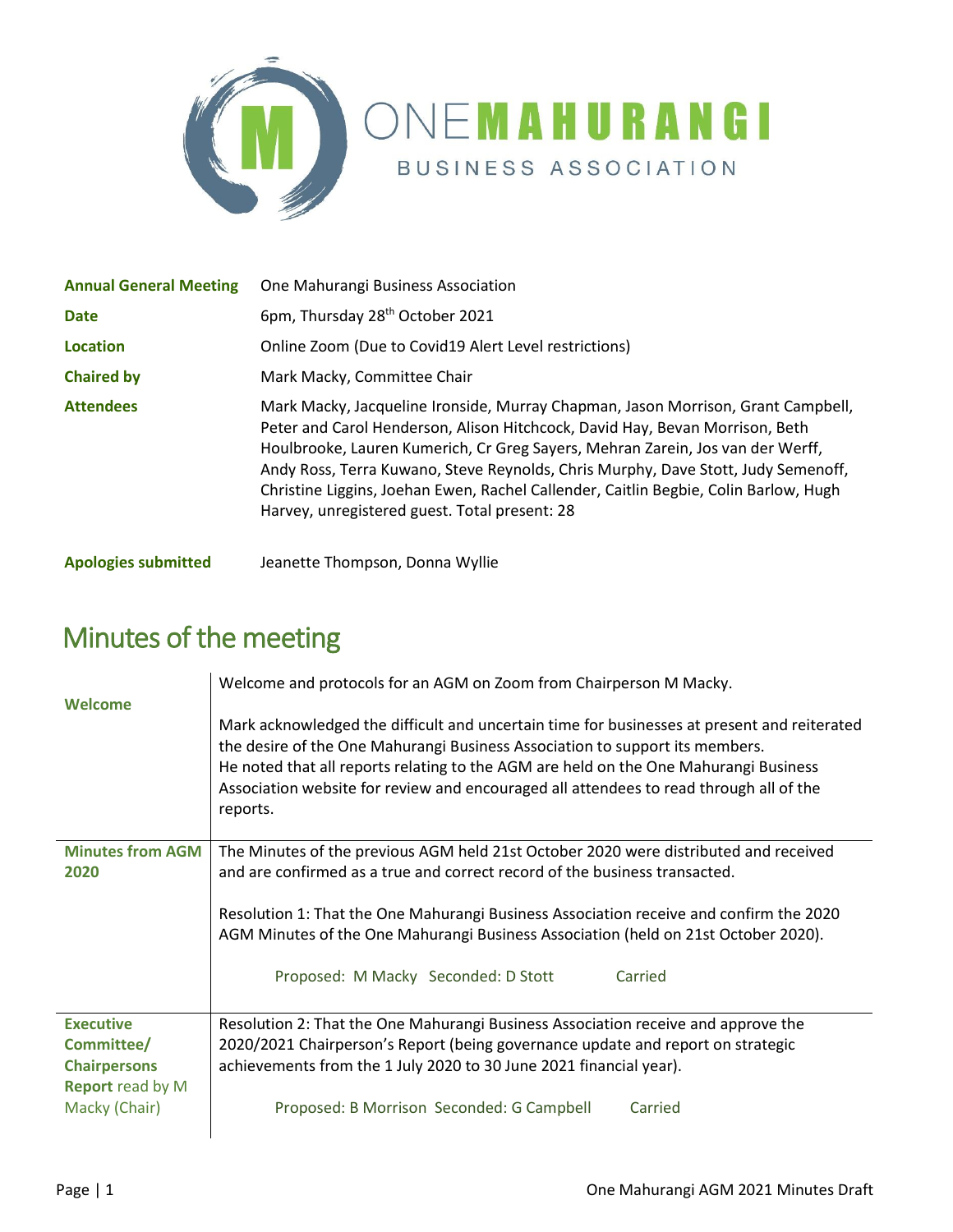| <b>Manager's Report</b><br>read by M<br>Chapman<br>(Manager)           | Resolution 3: That the One Mahurangi Business Association receive and approve the<br>2020/21 Managers Report (being the report of the Operations Teams' activities for the 1<br>July 2020 to 30 June 2021 financial year).                                                                                                                                                                                                                                                                         |  |  |
|------------------------------------------------------------------------|----------------------------------------------------------------------------------------------------------------------------------------------------------------------------------------------------------------------------------------------------------------------------------------------------------------------------------------------------------------------------------------------------------------------------------------------------------------------------------------------------|--|--|
|                                                                        | Proposed: C Liggins Seconded: J Morrison<br>Carried                                                                                                                                                                                                                                                                                                                                                                                                                                                |  |  |
| <b>Treasurer's Report</b><br>read by J Ironside                        | J Ironside took the meeting through the 2020/21 financial statements, audit report and<br>signed audit management letter, an update on the budget for 2021/22, and the proposed<br>budget for 2022/23.                                                                                                                                                                                                                                                                                             |  |  |
|                                                                        | Resolution 4: That One Mahurangi Business Association receive and approve the Annual<br>Financial Statements for the Financial Year 1 July 2020 to 30 June 2021                                                                                                                                                                                                                                                                                                                                    |  |  |
|                                                                        | Proposed: B Morrison Seconded: J Ewen<br>Carried                                                                                                                                                                                                                                                                                                                                                                                                                                                   |  |  |
|                                                                        | Resolution 5: That One Mahurangi Business Association receive and approve the proposed<br>budget for the 1 July 2022 to 30 June 2023 Financial Year which includes the \$135,000 of BID<br>targeted rate, which is a 0% increase on the previous year. Further, that the Association asks<br>the Rodney Local Board recommend to the Auckland Council that the amount of \$135,000<br>be included in the Auckland Council draft budget consultation process for the 2022/23<br>financial year.     |  |  |
|                                                                        | Proposed: G Campbell Seconded: M Macky<br>Carried                                                                                                                                                                                                                                                                                                                                                                                                                                                  |  |  |
|                                                                        | Chair M Macky thanked the Treasurer and acknowledged her and her firms ongoing work<br>supporting One Mahurangi.                                                                                                                                                                                                                                                                                                                                                                                   |  |  |
| <b>Appointment of</b><br>Auditor (R34.1) for<br>the year ahead         | Resolution 6: That the One Mahurangi Business Association appoint ABA Audit Ltd as<br>Auditor for the One Mahurangi Business Association for the 2021/2022 financial year.                                                                                                                                                                                                                                                                                                                         |  |  |
|                                                                        | Proposed: J Ironside Seconded: D Stott<br>Carried                                                                                                                                                                                                                                                                                                                                                                                                                                                  |  |  |
| <b>Receive and</b><br>approve the<br>2021/2022<br><b>Business Plan</b> | Resolution 7: That One Mahurangi Business Association approves the Business Plan for the<br>period 1 July 2021 to 30 June 2022. That the Association note that the Executive Committee<br>has authority under the Rules of the Association to make changes to the Business Plan as<br>necessary through the period.                                                                                                                                                                                |  |  |
|                                                                        | Proposed: M Macky Seconded: B Morrison<br>Carried                                                                                                                                                                                                                                                                                                                                                                                                                                                  |  |  |
|                                                                        | A question was raised regarding planned support that is specific to businesses in the Grange.<br>In reply, it was noted that significant changes are expected during this period and that the<br>One Mahurangi Business Association has the authority to make changes to the planned<br>budget where required. D Stott and M Chapman gave their commitment to work with<br>Grange businesses, and it was agreed that a separate meeting would be held to address<br>issues specific to The Grange. |  |  |
| <b>Election of</b><br><b>Committee</b><br><b>Members</b>               | Nominations for the Committee were announced as follows:<br>Returning members - M Macky, D Stott, B Morrison, C Murphy, J Ironside, H Harvey, B<br>O'Connor, G Campbell, J Ewen<br>New members - Patrick Stewart, Collin Barlow, Caitlin Begbie, Matt Henderson                                                                                                                                                                                                                                    |  |  |
|                                                                        | Existing members stepping down - Brent Burridge and Julia Ingram. The members were<br>thanked for their hard work and efforts.                                                                                                                                                                                                                                                                                                                                                                     |  |  |